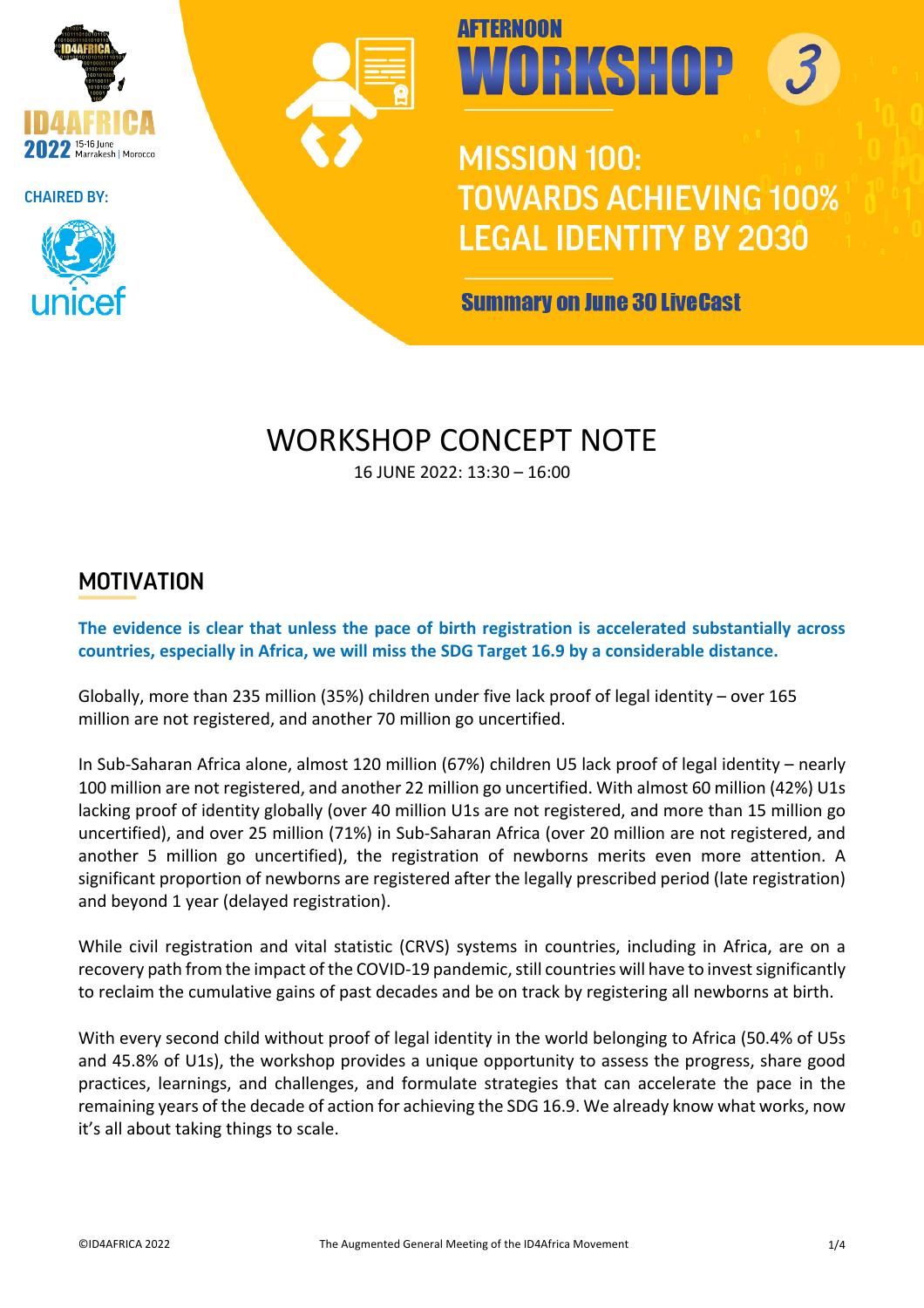





# **AFTFRNOON** WORKSHOP

**MISSION 100: TOWARDS ACHIEVING 100% LEGAL IDENTITY BY 2030** 

#### **Summary on June 30 LiveCast**

#### **OBJECTIVES**

The workshop will entail in-depth discussions on the following four thematic areas:

- Legal review and policy reforms to align existing CR laws with international standards and best practices;
- Simplification of CRVS business process to ensure registration and certification are done simultaneously and preferably through 'one-step, one-visit' process;
- Decentralization, primarily through twinning with the health sector to expand the reach and make services affordable; and
- Digitization through innovative and safe use of technology.

Several countries in Africa have used these strategies with remarkable results, including during the peak COVID pandemic, and there is much to share and learn from each other's experiences.

#### EXPECTED OUTCOMES

After partaking in this workshop, participants will have:

- **At least five good practices** per theme that can be used to accelerate the progress across countries in Africa and beyond.
- **Produce an advocacy document** from these recommendations (5x4 = 20) to be shared with governments, development partners, and other stakeholders, including the UN LIA.
- **Produce a background document** from the recommendations to inform the 6th CRVS Minister's meeting and help the APAI-CRVS develop a vision document for 2030.

#### FORMAT

Discussants hand-selected in advance by UNICEF as experts in their respective fields will facilitate an interactive conversation with roundtable Contributors who will be asked to share their relevant incountry experiences regarding what worked, what didn't and why. Discussions will explore issues around partnerships, innovation, mainstreaming, acceleration and support.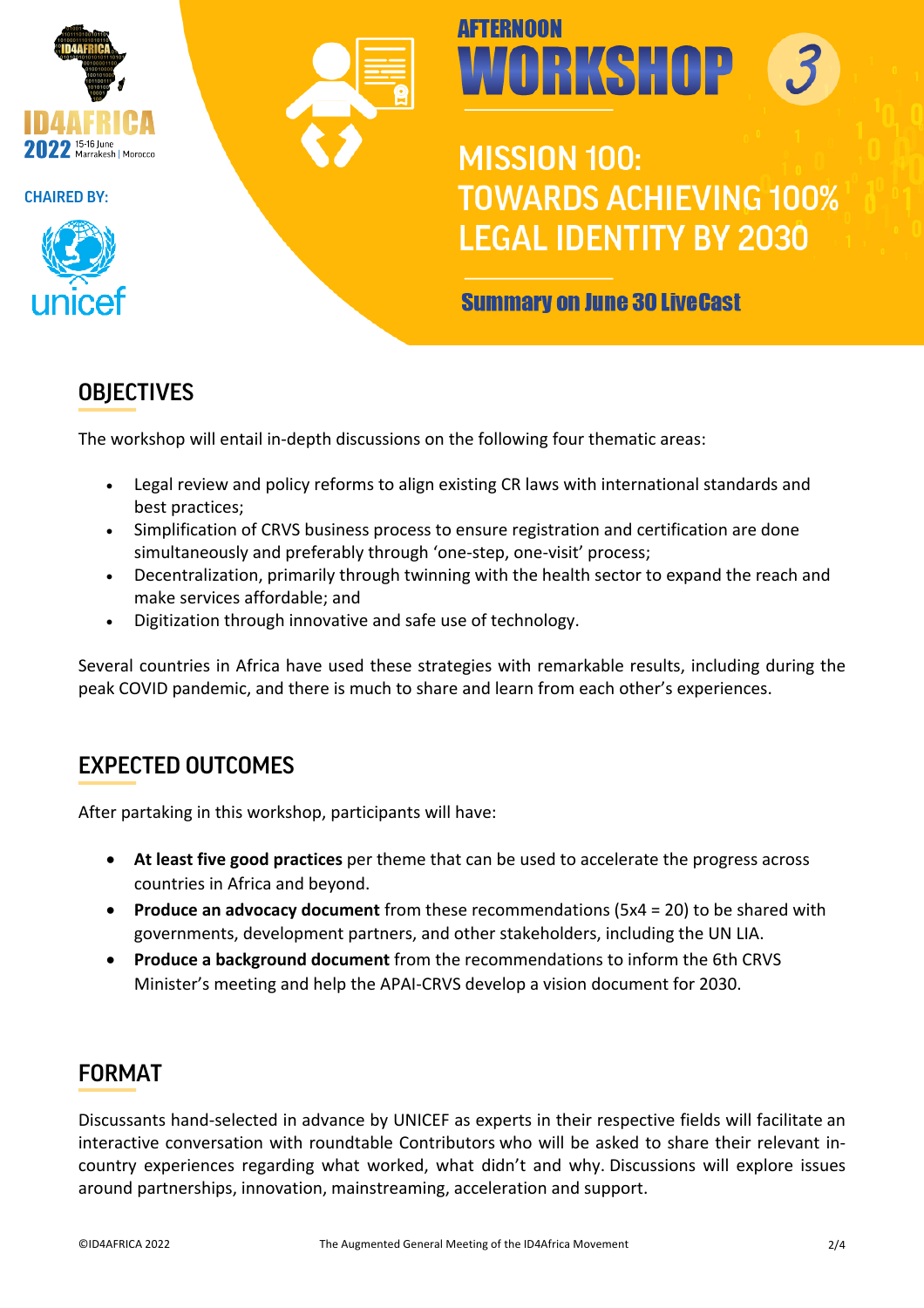







### **MISSION 100: TOWARDS ACHIEVING 100% LEGAL IDENTITY BY 2030**

**Summary on June 30 LiveCast** 

#### WHO SHOULD ATTEND

This workshop is intended for identity professionals with a sound knowledge of CRVS systems and firsthand experience implementing CRVS or be closely associated with it in their respective countries or other countries. Subject experts, consultants and development partners working in CRVS and related areas are encouraged to participate.

#### LEAD PARTICIPANTS

#### **Chairperson**



#### Cornelius Williams Director, Child Protection, Programme Group UNICEF

#### **Discussants**



Christopher Marc Vincent Representative UNICEF, Côte d'Ivoire



Oliver Chinganya Director African Centre for Statistics UNECA



Alick Mvula Deputy Registrar General Min. of Home Affairs & Internal Security, Zambia



Annina Wersun Co-Founder, New Legacy Digital, and Director, Community Development & Engagement, OpenCRVS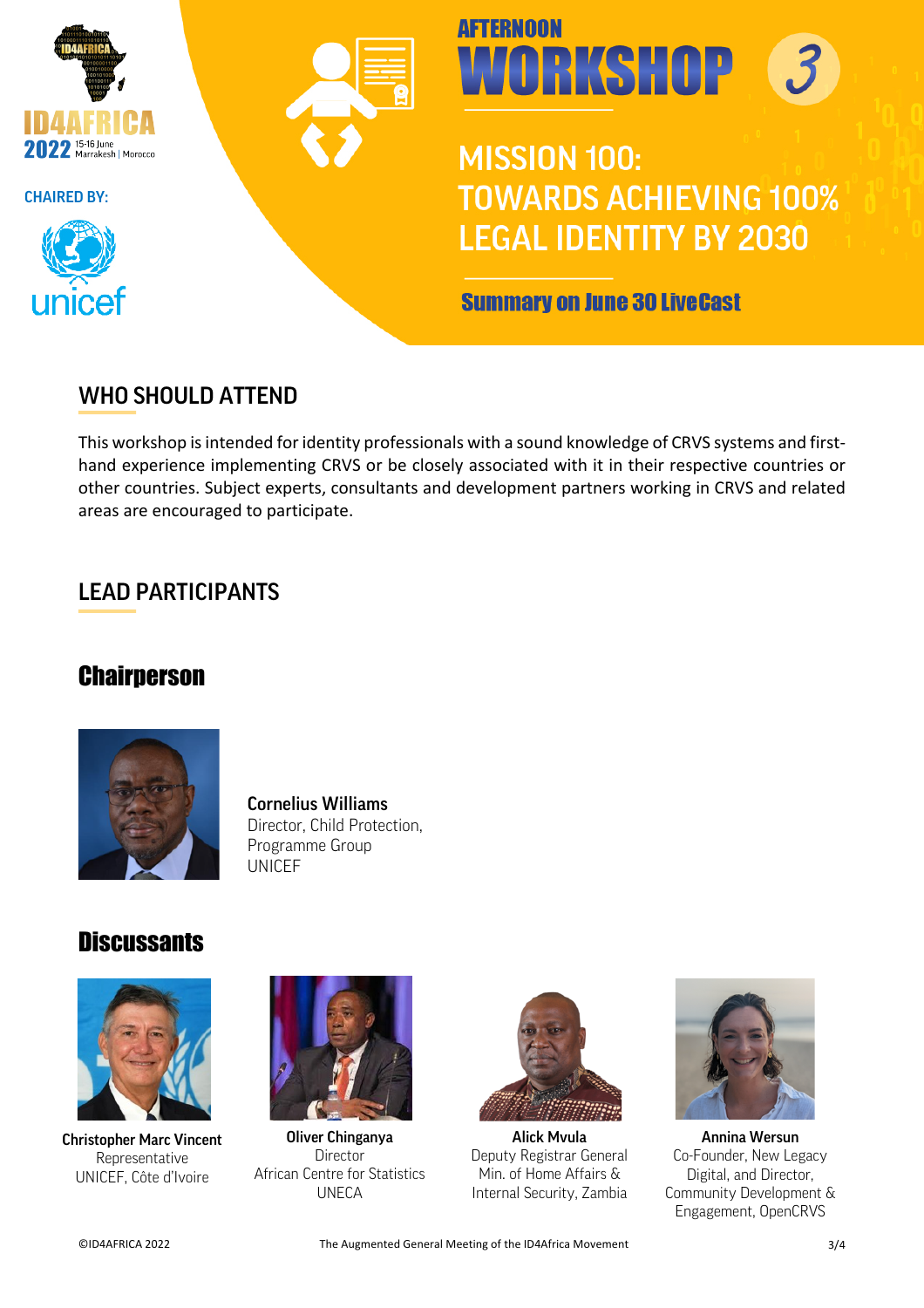





# **AFTERNOON** WORKSHOP 3

## **MISSION 100: TOWARDS ACHIEVING 100% LEGAL IDENTITY BY 2030**

**Summary on June 30 LiveCast** 

#### **Rapporteur**



Bhaskar Mishra Chief Registration and Vital Statistics and Legal Identity Specialist, UNICEF

### **Contributors**

| Country/           |                                    |                         |                                         |
|--------------------|------------------------------------|-------------------------|-----------------------------------------|
| <b>Territory</b>   | Organization                       | <b>Name</b>             | <b>Job Title</b>                        |
|                    |                                    | Beena                   |                                         |
|                    | Civil Status Division, Prime       | <b>DAMADARSING</b>      |                                         |
| <b>Mauritius</b>   | Minister's Office                  | <b>GOORAPAH</b>         | Temp. Principal Civil Status Officer    |
|                    | Civil Status Division, Prime       | <b>William Mario</b>    |                                         |
| <b>Mauritius</b>   | Minister's Office                  | Ayelou                  | Registrar                               |
|                    | Ministry of Home Affairs,          |                         |                                         |
|                    | Immigration, Safety and            | Tulimeke,               | Director: National Population Register, |
| Namibia            | Security                           | Munyika                 | <b>Identification and Production</b>    |
| The                |                                    |                         |                                         |
| <b>Netherlands</b> | <b>WCC Group</b>                   | <b>Monica Herring</b>   | Sales Representative                    |
| The                |                                    |                         |                                         |
| <b>Netherlands</b> | <b>WCC Group</b>                   | Jonas Oijevaar          | Product Manager ID & Security           |
| Cameroon           | <b>Vital Strategies</b>            | Cédric MBELLA           | <b>Country Coordinator</b>              |
| Kenya              | <b>Civil Registration Services</b> | Janet Mucheru           | <b>Registrar General</b>                |
|                    | <b>National Registration</b>       |                         |                                         |
| Malawi             | Bureau (NRB)                       | <b>Thandiwe CHIUMIA</b> | <b>Principal Registration Officer</b>   |
| France             | <b>ID30</b>                        | Jaume DUBOIS            | <b>Identity System consultant</b>       |
|                    | <b>National Registration</b>       | Ndindase Michael        |                                         |
| Malawi             | Bureau                             | Ng'oma                  | <b>Principal Registration Officer</b>   |
|                    | National Identification            | Josephine               |                                         |
| Rwanda             | Agency                             | <b>MUKESHA</b>          | Director General                        |